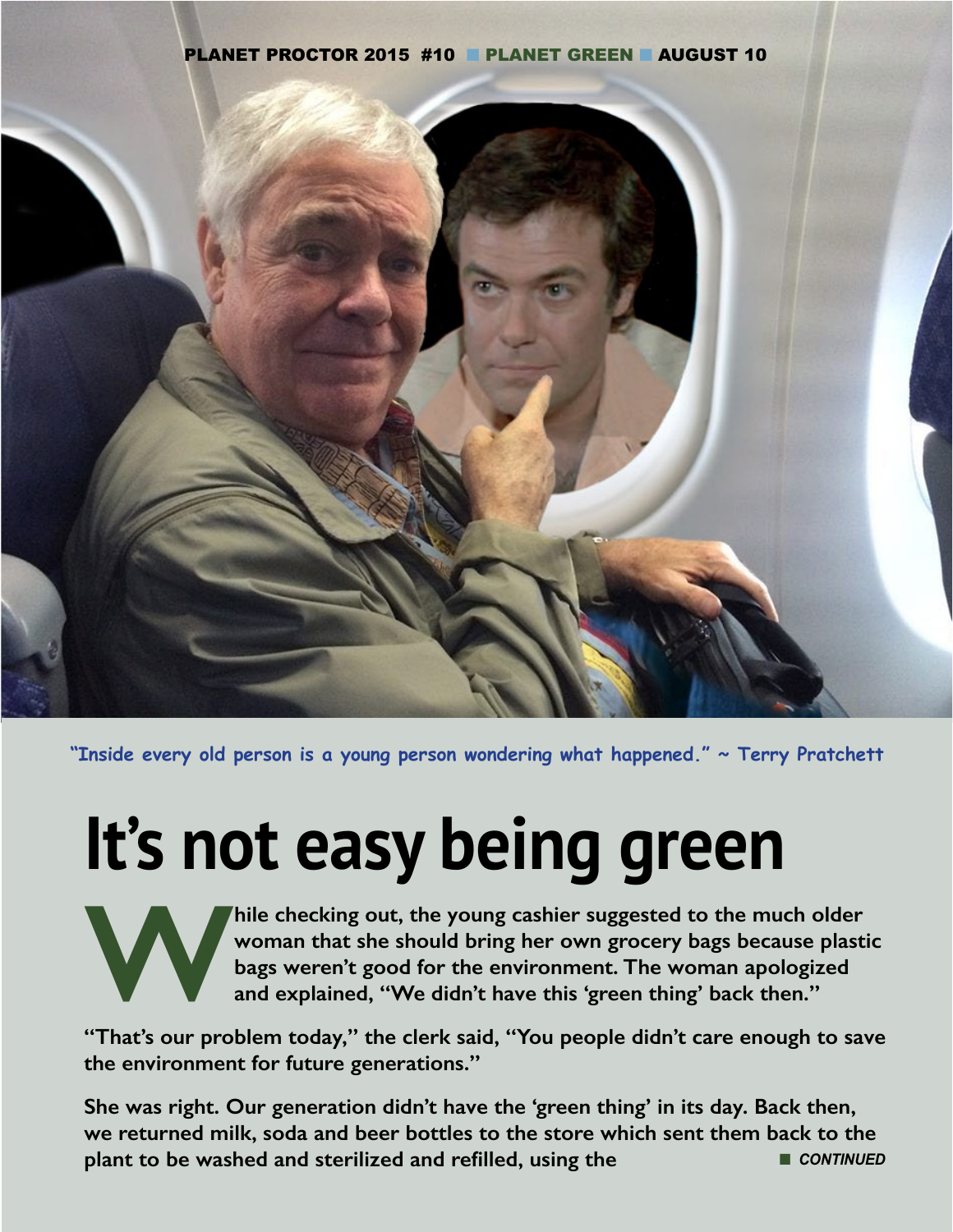

same bottles over and over. Grocery stores put our groceries in brown paper bags that we reused for many things, besides household garbage bags, like covers for our schoolbooks. But too bad we didn't do the "green thing" back then.

We walked up stairs, because we didn't have an escalator in every building. We walked to the grocery store and didn't climb into a 300-horsepower machine every time we had to go two blocks. Back then we washed the baby's diapers because we didn't have the throwaway kind.

 $\int$ e dried laundry on a line, not in an energy-gobbling machine, so wind and solar power really did dry them, and kids got hand-me-down clothes from their brothers or sisters, instead of brand-new clothing. But that young lady is right; we didn't have the "green thing" back in our day.

Back then we had one TV, or radio, in the house -- not a wall-sized TV in every room. In the kitchen, we blended and stirred by hand because we didn't have electric machines to do everything for us. When we packaged a fragile item to send in the mail, we used wadded up old newspapers not styrofoam or plastic bubble wrap to cushion it. Back then, we didn't fire up an engine and burn gasoline just to cut the lawn. We used a push mower that ran on human power. We exercised by working so we didn't need to go to a health club to run on treadmills that

operate on electricity. But she's right; we didn't have the "green thing" back then.

We drank from a fountain when we were thirsty instead of using a cup or a plastic bottle. We refilled pens with ink instead of buying a new one, and we replaced the blades in a razor instead of throwing away the whole thing when the blade got dull. Back then, people took the streetcar or a bus and kids rode their bikes to school or walked instead of turning their moms into 24-hour taxi services in the family's \$45,000 SUV, which cost what a whole house did before the "green thing." We had one electrical outlet in a room, not an entire bank of sockets to power a dozen appliances. And we didn't need a computerized gadget to receive a signal beamed from satellites in space to find the nearest burger joint.

But isn't it sad that the current generation laments how wasteful we old folks were because we didn't have the "green thing" back then? They should be green with envy we lived so simply and follow our lead.

"And if we cannot end now our differences, at least we can help make the world safe for diversity. For in the final analysis, our most basic common link is that we all inhabit this small planet. We all breathe the same air. We all cherish our children's futures. And we are all mortal." **~ John F. Kennedy**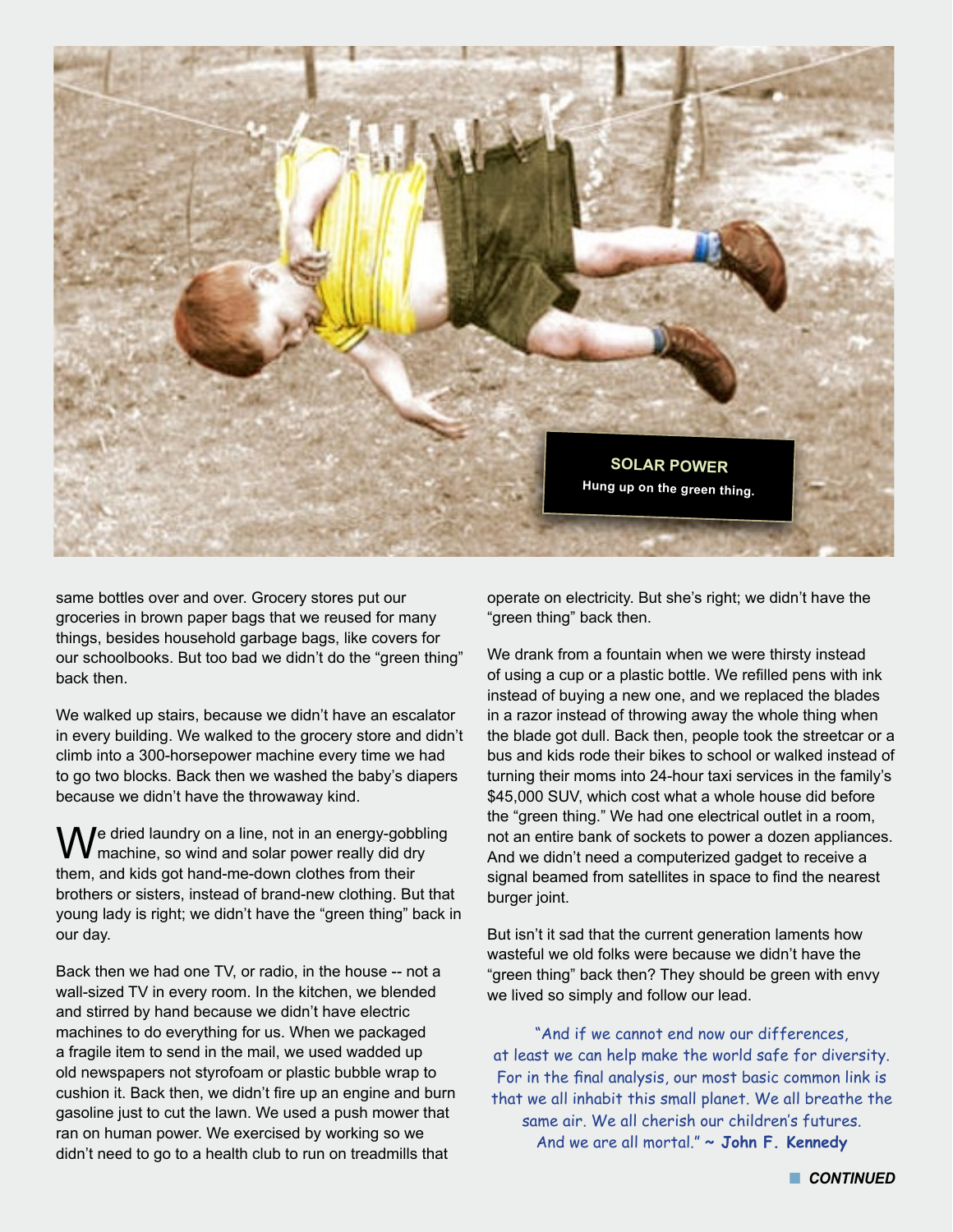#### IT'S NOT EASY HAVING A GREENIE

In engineer was crossing a road one day, when a<br>frog called out to him and said, "If you kiss me, I'll<br>turn into a beautiful princess." He bent over, picke<br>up the frog and put it in his pocket. The frog then cried of frog called out to him and said, "If you kiss me, I'll turn into a beautiful princess." He bent over, picked up the frog and put it in his pocket. The frog then cried out, "If you kiss me and turn me back into a princess, I'll stay with you for one week and do ANYTHING you want."

Again, the engineer took the frog out, smiled at it and put it back into his pocket. Finally, the frog asked, "What is the matter? I've told you I'm a beautiful princess and that I'll stay with you for one week and do anything you want. Why won't you kiss me?"

The engineer said, "Look, I'm an engineer. I don't have time for a girlfriend, but a talking frog, now that's cool."

> "Easy lives make boring people." **~** Martial arts fighter **Ronda Rousey**

#### IT'S NOT EASY BEING ON THE GREEN

All nun walks into Mother Superior's<br>
office and plunks down into a cha<br>
She lets out a sigh heavy with<br>
frustration "What troubles office and plunks down into a chair. She lets out a sigh heavy with

frustration. "What troubles you, Sister?" asked the Mother Superior. "I thought this was the day you spent with your family."

"It was," sighed the Sister.

"And I went to play golf with my brother Darren. I play better than he does, but we try to play golf as often as we can. You know I was quite a talented golfer before I devoted my life to Christ." "I seem to recall that," the Mother Superior agreed. "So I take it your day of recreation was not relaxing?"

"Far from it," snorted the Sister. "In fact, I even took the Lord's name in vain

today!" "Goodness, Sister!" gasped the Mother Superior, astonished. "You must tell me all about it!" "Well, we were on the fifth tee...and this hole is a monster, Mother - 540 yard Par 5, with a nasty dogleg right and a hidden green... and I hit the drive of my life. I creamed it. The sweetest swing I ever made. And it's flying straight and true, right along the line I wanted...and it hits a bird in mid-flight!"

"Oh my!" commiserated the Mother. "How unfortunate! But surely that didn't make you blaspheme, Sister!" "No, that

wasn't it," admitted Sister. "While I was still trying to fathom what had happened, this squirrel runs out of the woods, grabs my ball and runs off down the fairway!"

"Oh, that would have made me blaspheme!" sympathized the Mother. "But I didn't, Mother!" sobbed the Sister. "And I was so proud of myself! And while I was pondering whether this was a sign from God, this hawk swoops out of the sky and grabs the squirrel and flies off, with my ball still clutched in his teeth!"

"So that's when you cursed," said the Mother with a knowing smile. "Nope, that wasn't it either," cried the Sister, anguished, "because as the hawk started to fly out of sight, the squirrel started struggling, and the hawk dropped him right there on the green, and the ball popped out of his mouth and rolled within about 18 inches from the cup!"

Mother Superior sat back in her chair, folded her arms across her chest, fixed the Sister with a baleful stare and said..."You missed the fucking putt, didn't you?"

> "Art is a wrestling with the meaning of life." **~** Late opera singer **Jon Vickers**



#### FANTASTIC CIGARETTES

Now in Oregon, adults 21 and older can legally<br>possess up to eight ounces of marijuana in the<br>home and up to one ounce of marijuana outside<br>their home Adults may also grow up to four plants as possess up to eight ounces of marijuana in their home and up to one ounce of marijuana outside their home. Adults may also grow up to four plants as long as they are not in public view. The regulatory structure allowing for commercial retail sales is still in the works but will be implemented next year; and Oregon now joins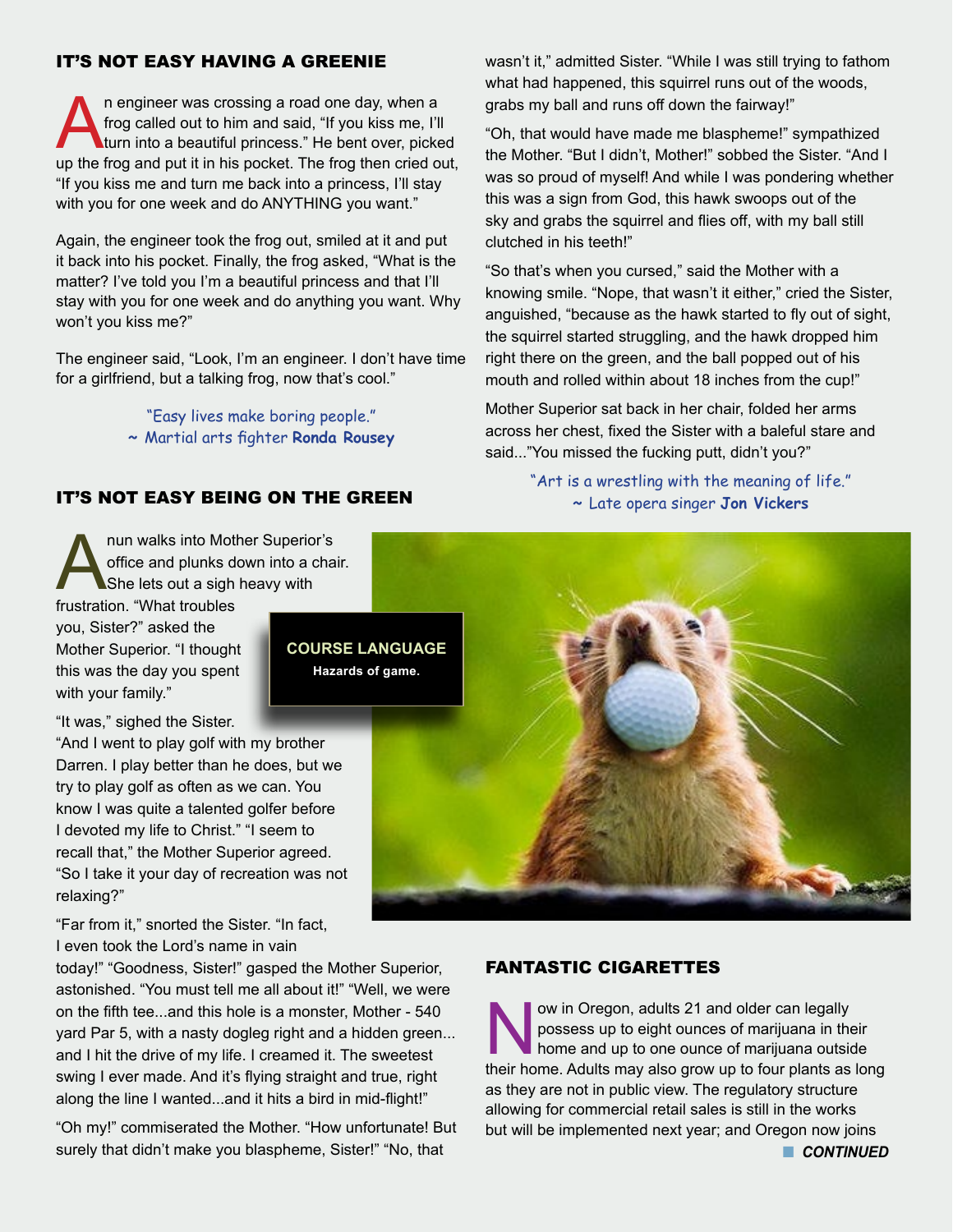Alaska, Washington, Colorado, and D.C. in allowing legal possession of marijuana.

And now I understand why my daughter and her family moved to Lake Oswego…

"I've always considered it a type of sin against the vast and wondrous panorama of life to make your world small, shrink-fitted to convenience against change and unfamiliarity." **~** Novelist **Bob Shacochis**

### JEWS ON A BENCH

wo old Jewish guys are sitting on the park bench.

Saul says, "So, Murray, if you had 20 million dollars, would you give me 10?" Murray says, "Off course I'd give you 10. I don't need 10 million dollars, let alone 20. You're my friend. Don't ask a stupid question!"

Ten minutes go by, and Saul says, "So, Murray, if you had two office buildings, would you give me one?" Murray says, "Of course I'd give you an office building. Who needs two office buildings? You're my friend. Don't ask a stupid question!"

Another ten minutes go by and Saul asks, "So Murray, If you had two watches . . ." Furious, Murray interrupts, "You bastard! You KNOW I got two watches!"

> "Never give anything away that you can sell." **~ Cole Porter**

### WE GROW TOO SOON OLD AND TOO LATE SMART

If walking is good for your health, the postman would be immortal. A whale swims all day, only eats fish, drinks water, but is still fat. A rabbit runs and hops and only lives 15 years, while I do nothing and live six time f walking is good for your health, the postman would be immortal. A whale swims all day, only eats fish, drinks water, but is still fat. A rabbit runs and hops and only A tortoise doesn't run and does mostly nothing, yet it lives for 150 years. And you tell me to *exercise*?? I don't think so. If God wanted me to touch my toes, he'd have put them on my knees.

Now that I've turned 75, here's what I have discovered: I

finally got my head together, and now my body is falling apart, and it was a whole lot easier to get older than to get wiser, but I started out with nothing and I still have most of it. Some days you're the top dog, some days you're the hydrant. It's hard not to meet expenses – they're everywhere; and it's hard to make a comeback when you haven't been anywhere! If all is not lost, then where the hell is it? Funny – I don't remember being absent-minded.

Kids in the back seat cause accidents, but accidents in the back seat cause kids. Now, my wild oats are mostly enjoyed with prunes. The early bird gets the worm, but the second mouse gets the cheese. When I'm finally holding all the right

cards,

everyone wants to play chess; the world only beats a path to your door when you're in the bathroom. I wish the buck really did stop here, I sure could use a few of them ...

These days, I spend a lot of time thinking about the hereafter; I go somewhere to get something and then wonder what I'm here after. Funny – I don't remember being absent-minded. Just grant me the senility to forget the people I never liked, the good fortune to remember the ones I do, and the eyesight to tell the difference…

"Casting Call: Judge Sweeny (45-65): African American, Asian, Caucasian, Hispanic, Middle Eastern, Multi-Ethnic, Native American, East Indian, Pacific Islander, and Ambiguous." (I'll go for ambiguous). **~ Phil's Phunny Phacts**

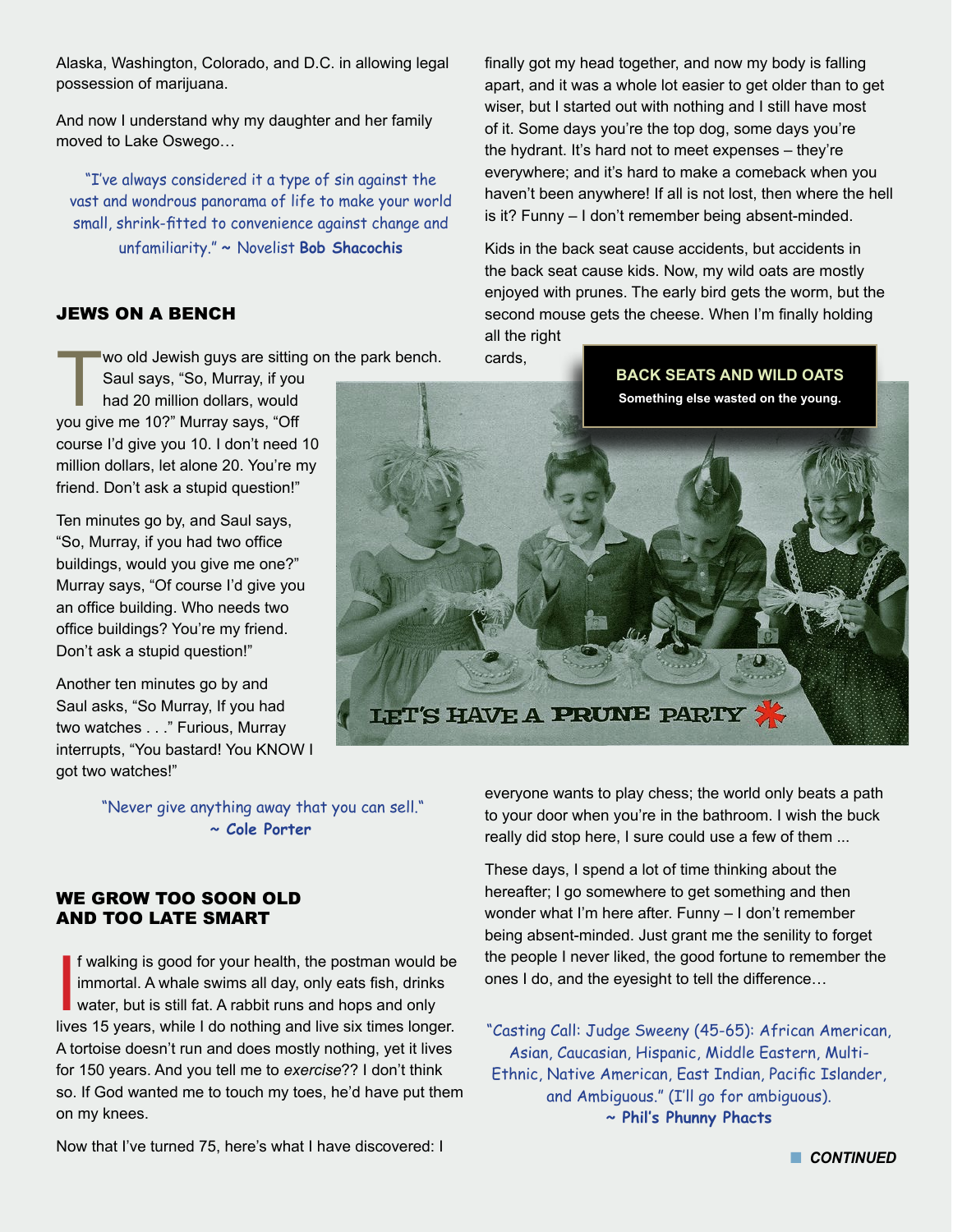#### STRANGER THAN TRUTH

ondon was named for the late American singer **Julion London** and the Bobby, a British term for policem was named for Julie's late husband, singer/<br>songwriter **Bobby Troup**. Julie's song "Cry Me A River" ondon was named for the late American singer **Julie London** and the Bobby, a British term for policemen, was named for Julie's late husband, singer/ was the inspiration for the river Thames.

The main highway into London was originally to have been

named for Bobby Troup's song "Route 66," but that title had already been used for an American road, so M14 was substituted. Parliament was named for Julie London's favorite brand of cigarette. Big Ben was named in honor of Julie's pet term for Bobby's penis.

Covent Garden is neither a garden nor a convent. Piccadilly Circus is not a circus, although some evenings it resembles one. Portobello Road is named for the mushrooms growing on many of the antiques to be found there. The Labour Party got its name from the fact that it takes them nine months to deliver anything.

Other Americans have been honored by having landmarks in this city named for them: for instance, Leicester Square



and Earl's Court are named after bluegrass music legends **Lester Flatt** and **Earl Scruggs**. Hyde Park was formerly called Jekyll Park, but then it became really rowdy. If you don't find what you want on the menu at a London restaurant, you have a right to ask for the "Magna Carta," the really big menu that lists every dish available.

*From Planeteer and master musicologist, Tom Hensley, on tour with Neil Diamond*

"Sometimes I get annoyed at myself for being too self-deprecating all the time. But it's okay." **~** Sayings of **Chairman Tom**

#### CLEOPATRA STARRING TRANS JENNER

**Diverticulitis**: Roman commander, stalwart, confused when not in battle, low IQ, insincere, Tufts graduate. **Petra O'Toole**

**Flagyl**: Slave to Diverticulitis, hulking, gentle, curly black hair, soft-spoken, sympathetic to Christians. **Vikki Mature**

> **Enid:** Wife to Diverticulitis. quiet, beautiful, small, bonded to Flagyl, close friend of Jesus, the Christ. **Aubrey Hepburn**

**Esophagus**: Greek court, conscience to Diverticulitis, balanced judgment, without attachments, bed wetter. **Tracy Spencer**

**Prognosis**: Master narrative historian, theatre director (*Chariots of Eggs*, *Visigoth!*), Third base coach, Presbyterian. **Florence Olivier**

**Nauseus**: Lieutenant to Diverticulitis and contract hit man, obedient, handsome, low IQ, loyal to Emperor, plays bass. **Montgomaureen Clift**

**Acidophilus**: Godfather to Enid, republican theorist, Red Cross Volunteer, virtuoso tile painter and premature electrician, long-winded, over the hill. **Alice Guinness**

**Intestina**: Oversees "inner

work" of Roman aristocracy, Domme to Colon, Sub to Esophagus, ghostwriter. **Stan Bancroft**

**Diarhhea**: Wife to Acidophilus, in love with Diverticulitis, slutty, bi, politically savvy, there when you need her. **Stan-Margret**

**Fistula**: "Serves" Intestina in unmentionable sexual practices, just leave it at that, okay? **Stan Francis**

**Kidney**: Brother of Sydney, banker/bondsman to Diverticulitis, usurer, laundry chain owner. **Jewel Byrnner**

**Colon**: Roman Senate minority leader and international hedge fund manager, master of sarcasm, favors dapper

**n** CONTINUED